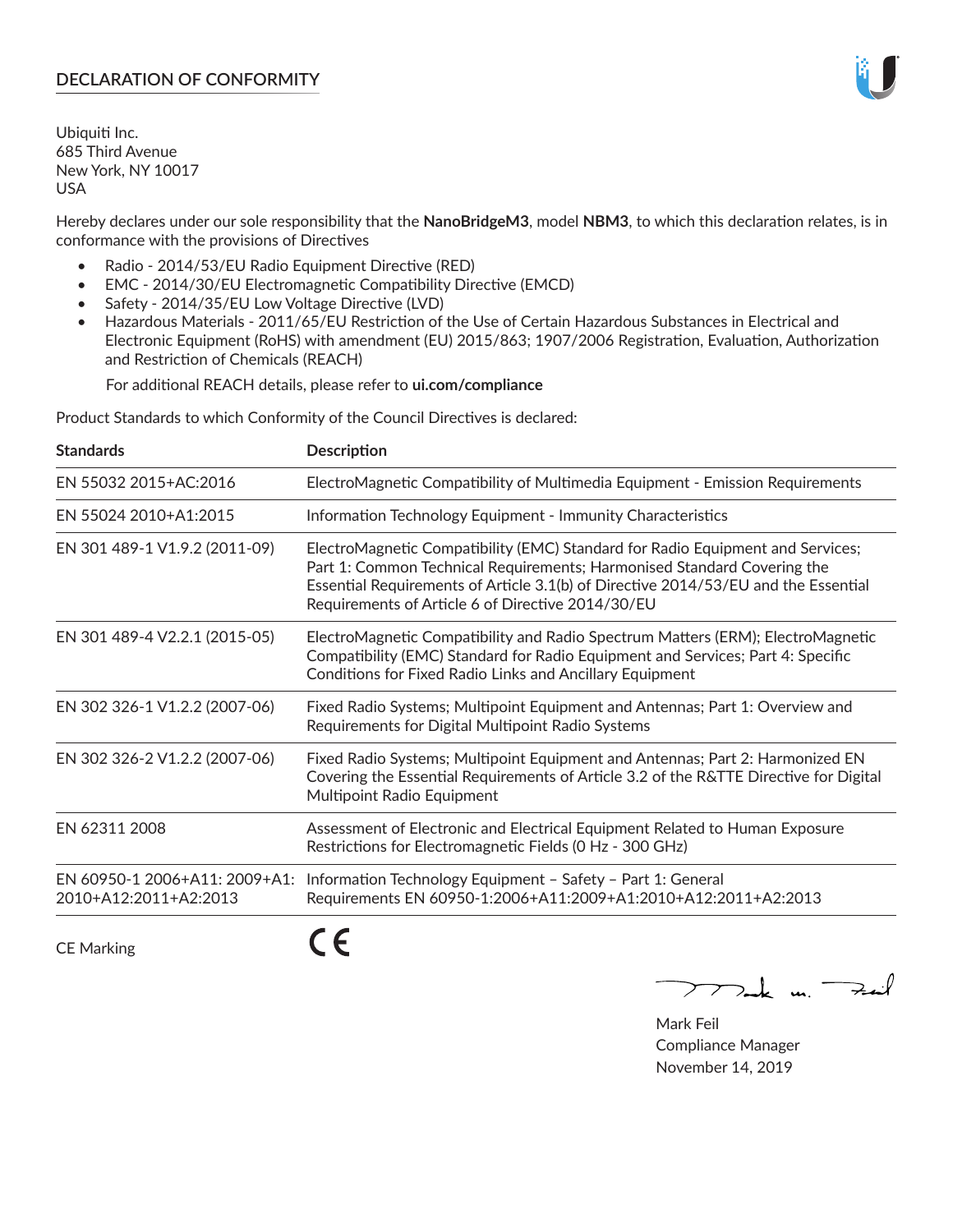# **DECLARATION OF CONFORMITY**



## **български** [Bulgarian]

С настоящото Ubiquiti декларира, че това устройство NBM3 е в съответствие със съществените изисквания и други приложими разпоредби на Директиви 2014/53/EC, 2014/30/ЕС, 2014/35/ЕС.

## **Hrvatski** [Croatian]

Ubiquiti ovim putem izjavljuje da je ovaj uređaj NBM3 sukladan osnovnim zahtjevima i ostalim bitnim odredbama Direktiva 2014/53/EU, 2014/30/EU, 2014/35/EU.

# **Čeština** [Czech]

Ubiquiti tímto prohlašuje, že toto NBM3 zařízení, je ve shodě se základními požadavky a dalšími příslušnými ustanoveními směrnic 2014/53/EU, 2014/30/EU, 2014/35/EU.

## **Dansk** [Danish]

Hermed, Ubiquiti, erklærer at denne NBM3 enhed, er i overensstemmelse med de væsentlige krav og øvrige relevante krav i direktiver 2014/53/EU, 2014/30/EU, 2014/35/EU.

## **Nederlands** [Dutch]

Hierbij verklaart Ubiquiti, dat deze NBM3 apparaat, in overeenstemming is met de essentiële eisen en de andere relevante bepalingen van richtlijnen 2014/53/EU, 2014/30/EU, 2014/35/EU.

## **English**

Hereby, Ubiquiti, declares that this NBM3 device, is in compliance with the essential requirements and other relevant provisions of Directives 2014/53/EU, 2014/30/EU, 2014/35/EU.

## **Eesti keel** [Estonian]

Käesolevaga Ubiquiti kinnitab, et antud NBM3 seade, on vastavus olulistele nõuetele ja teistele asjakohastele sätetele direktiivide 2014/53/EL, 2014/30/EL, 2014/35/EL.

## **Suomi** [Finnish]

Täten Ubiquiti vakuuttaa, että tämä NBM3 laite, on yhdenmukainen olennaisten vaatimusten ja muiden sitä koskevien direktiivien 2014/53/EU, 2014/30/EU, 2014/35/EU.

## **Français** [French]

Par la présente Ubiquiti déclare que l'appareil NBM3, est conforme aux exigences essentielles et aux autres dispositions pertinentes des directives 2014/53/UE, 2014/30/UE, 2014/35/UE.

# **Deutsch** [German]

Hiermit erklärt Ubiquiti, dass sich dieses NBM3 Gerät, in Übereinstimmung mit den grundlegenden Anforderungen und den anderen relevanten Vorschriften der Richtlinien 2014/53/EU, 2014/30/EU, 2014/35/EU befindet.

## **Ελληνικά** [Greek]

Δια του παρόντος, Ubiquiti, δηλώνει ότι αυτή η συσκευή NBM3, είναι σε συμμόρφωση με τις βασικές απαιτήσεις και τις λοιπές σχετικές διατάξεις των οδηγιών 2014/53/EE, 2014/30/EE, 2014/35/EE.

## **Magyar** [Hungarian]

Ezennel Ubiquiti kijelenti, hogy ez a NBM3 készülék megfelel az alapvető követelményeknek és más vonatkozó 2014/53/ EU, 2014/30/EU, 2014/35/EU irányelvek rendelkezéseit.

## **Íslenska** [Icelandic]

Hér, Ubiquiti, því yfir að þetta NBM3 tæki er í samræmi við grunnkröfur og önnur viðeigandi ákvæði tilskipana 2014/53/ ESB, 2014/30/ESB, 2014/35/ESB.

## **Italiano** [Italian]

Con la presente, Ubiquiti, dichiara che questo dispositivo NBM3, è conforme ai requisiti essenziali ed alle altre disposizioni pertinenti delle direttive 2014/53/UE, 2014/30/UE, 2014/35/UE.